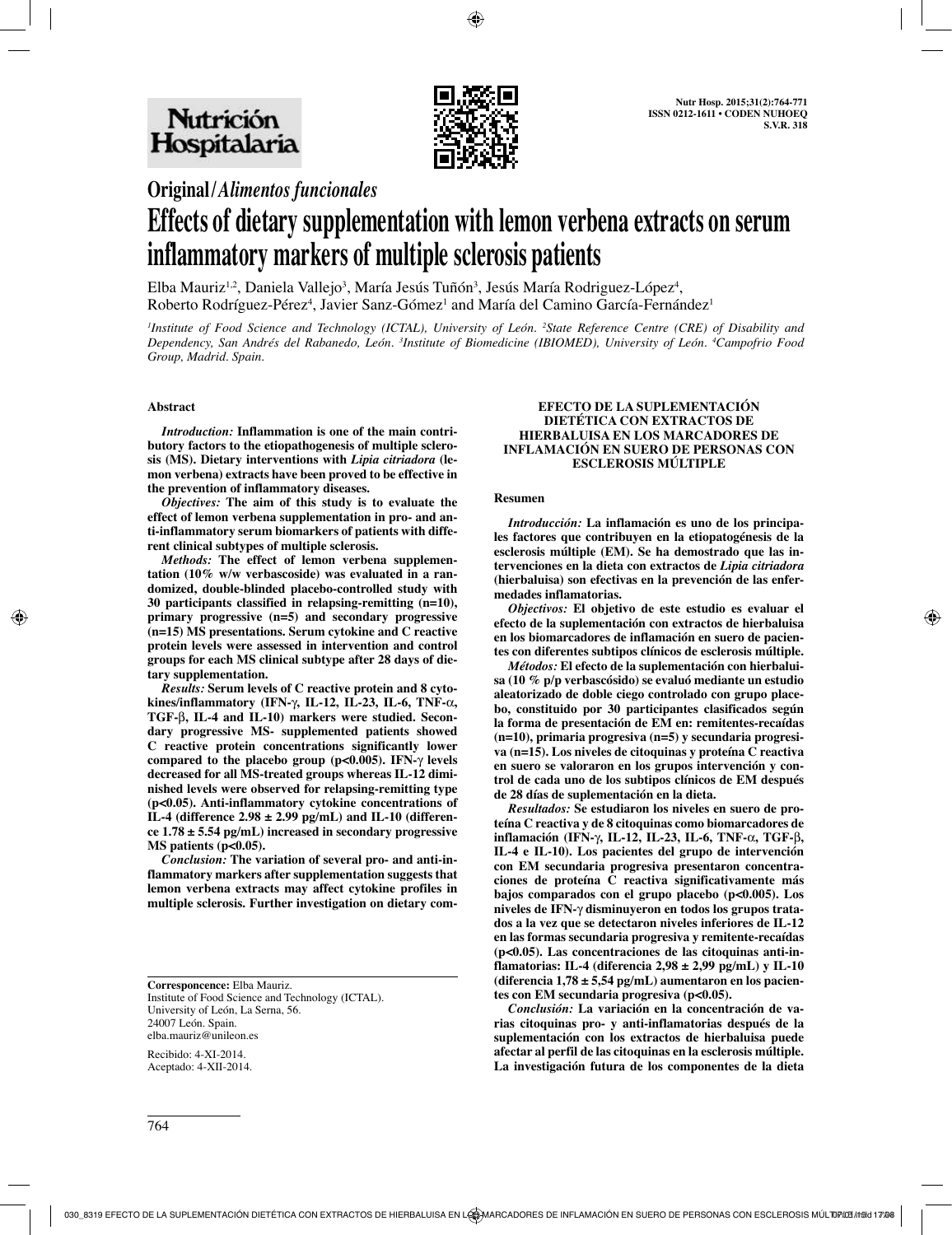**ponents with antioxidant and anti-inflammatory properties may contribute to understand MS pathogenesis and ameliorate MS symptoms.**

(*Nutr Hosp.* 2015;31:764-771)

**DOI:10.3305/nh.2015.31.2.8319**

Keywords: *Lemon verbena. Dietary Intervention. Multiple Sclerosis. Cytokines.*

### **Introduction**

Multiple sclerosis (MS) is a neurodegenerative disease of the central nervous system characterized by inflammation, demyelination and neuronal degeneration. The relation between inflammation and neurodegeneration plays a significant role in disease progression. While the autoimmune inflammatory response has been thought to cause axonal degeneration and predominate in early stages, it is becoming clear that neurodegeneration may occur independently of inflammation and disease activity<sup>1</sup>. Recent studies suggest that the degree of inflammation may be associated with the extent of axonal injury in all lesions and disease stages<sup>2</sup>.

Therefore, monitoring of the inflammatory process is critical for the understanding of disease progression and drug efficacy in all MS clinical subtypes. Despite immunomodulatory treatments are commonly addressed to reduce disease activity in relapsing stages, dietary components may also contribute to the modulation of inflammation events involved in the immune-mediated response.

Plant extracts containing micronutrients with antioxidant/anti-inflammatory properties have been associated with clinical effects in inflammatory di $seases<sup>3-7</sup>$ . In particular, dietary supplementation with lemon verbena extracts containing the phenylpropanid glycoside, verbascoside, has been found to cause beneficial results on colonic damage, inflammatory bowel disease, joint management and oxidative stress related diseases. The intake of a verbascoside-based dietary supplement is well documented by a number of pre-clinical and clinical trials that report the antioxidant/anti-inflammatory effect of verbascoside supplementation on enzyme activity and pro-inflammatory markers<sup>8,9</sup>. Since the release of pro-inflammatory factors mediate the immunological response in MS pathogenesis, cytokines may be considered as excellent inflammation biomarkers to predict MS disease activity, axonal degeneration and neuronal dysfunction $10,11$ .

This work presents the effect of a plant-derived anti-inflammatory compound on cytokine serum levels of supplemented patients through a double-blinded placebo controlled study. Specifically, we report the dietary supplementation of lemon verbena extracts containing verbascoside in patients presenting relapsing-remitting (RR), primary progressive (PP) and secondary progressive (SP) MS forms. Our approach offers a new **con propiedades anti-inflamatorias y antioxidantes puede contribuir a entender la patógenesis de la esclerosis múltiple así como a disminuir sus síntomas.**

(*Nutr Hosp.* 2015;31:764-771)

**DOI:10.3305/nh.2015.31.2.8319**

Palabras clave: *Hierbaluisa. Intervención dietética. Esclerosis Múltiple. Citoquinas.*

focus on MS dietary interventions by comparing the profile of anti-inflammatory and pro-inflammatory cytokine serum concentrations after a 28 day-period of supplementation. The results suggest that anti-inflammatory containing foods may affect serum levels of inflammatory biomarkers. The impact of diet at molecular levels lacks of comprehensive research studies that make possible the use of diet and dietary supplements as complementary MS treatments. The increase of MS diet interventions will contribute to obtain valuable information about the efficacy of dietary supplements on ameliorating symptoms and disease progression.

# **Methods**

# *Subjects*

The study was approved by the Ethical Committee of the University of León. A group of 30 patients was enrolled for the study: 10 with relapsing-remitting, 15 with primary progressive and 15 with secondary progressive forms. All participants were informed and provided written consent prior study inclusion. MS patients were recruited from a disability long term care facility and an association center for MS patients. Exclusion criteria included bad nutritional status. The concomitant use of immunomodulatory treatments was permitted. The Extended Disability Status Scale (EDSS) scores of participants were in the 4.5-7.6 range, which can be categorized as moderate-severe disability.

# *Dietary supplementation*

A double-blinded placebo controlled study was carried out on persons with different MS presentations. Participants within the same MS clinical subtype were randomly assigned into intervention and placebo groups respectively. Patients from the intervention group received 600 mg/day of *Lipia citriadora* extract (PLX® capsules containing 10% verbascoside w/w) whereas capsules with crystalline micro cellulose were provided to the placebo group.

Diet intervention consisted on the supplementation of the vegetal extract containing *Lipia citriadora* (PLX®). Patients were informed on the intake of verbascoside/placebo supplementation before breakfast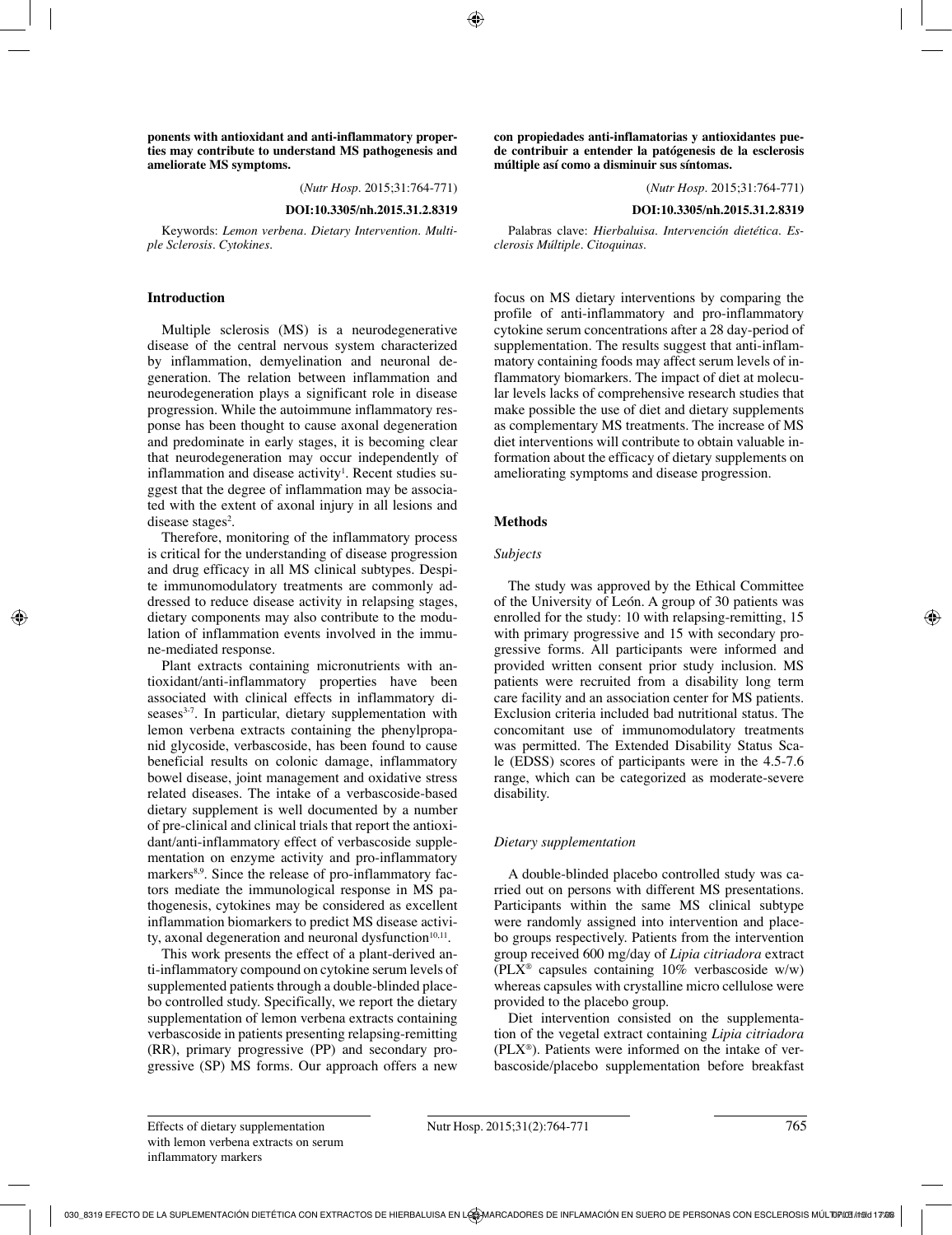from day 0 to day 28 of the study. Nutritional status was assessed by the Mini Nutritional Assessment (MNA) as a secondary outcome measure (data not shown). Anthropometric parameters involving the body mass index were collected at day 0 of the study. Baseline demographic characteristics were similar within selected groups (Table I).The protocol was in accordance with the Helsinki declaration for Research on human beings.

#### *Sampling: serum cytokine profiles*

Peripheral venous blood were collected by venipuncture in untreated sampling Vacutainer® tubes without EDTA after overnight fasting at day 0 and 28 of the study. Blood samples were centrifuged at 4000 rpm for 8 minutes and serum was stored at -80°C until assayed. Biochemical serum parameters including C reactive protein (CRP) were measured by a clinical hematology laboratory according to international standards. Serum levels of IFN-γ, IL-12, IL-23, IL-6, TNF- $α$ , TGF-β, IL-4 and IL-10 cytokines were measured in duplicate by enzyme-linked immunosorbent assay kits provided by Bionova científica S.L (Madrid, Spain) following manufacturer recommended instructions.

#### *Statistical analysis*

Results corresponding to each MS presentation followed a normal distribution. To estimate the effect of plant extract supplementation, differences between groups were assessed by ANOVA and Student-t test. For statistically significant results further comparison by U-Mann test were done. Calculations performed using the SPSS 19.0 programme (SPSS Inc., Chicago, IL, USA). Data were expressed as mean values  $\pm$  SD (standard deviation). Values were considered statistically significant for  $p < 0.05$ .

### **Results**

Baseline characteristics were similar within groups (Table I). Most of the patients with relapsing remitting MS were on immunomodulatory therapy (glatiramer acetate, IFNβ-1b or IFNβ-1b). Demographic and anthropometric values including Body-mass Index (BMI), mean age, EDSS and disease duration did not differ significantly within groups. From the thirty-two patients enrolled in the study, two participants did not complete the final stage due to variations in pharmacological and symptomatic treatment.

Biochemical serum parameters (glucose, cholesterol, lipids and proteins) were within normal ranges and there were no relevant differences from day 0 to day 28 of the study. Baseline levels of pro-inflammatory and anti-inflammatory markers were slightly different compared to ordinary cytokine values. Significant variations were found depending on the MS clinical subtype after lemon verbena supplementation. As shown in table II a 59% decrease from baseline was observed in C reactive protein (CRP) levels  $(p<0.004)$  in secondary progressive MS patients. Results obtained for relapsing remitting and primary progressive MS forms shown no relation with lemon verbena supplementation.

The analysis of cytokine levels varied according to the MS group considered (Table III). In primary progressive MS participants, pro-inflammatory (IFN-γ, TNF- $\alpha$ ) and anti-inflammatory (IL-10, IL-4) cytokine concentrations varied similarly in both groups after lemon verbena supplementation, although there were no statistically significant differences between the placebo and the supplemented group from baseline to the end of the study. For MS secondary progressive and relapsing remitting presentations a significant decrease from mean baseline levels was obtained for several pro-inflammatory cytokines in the intervention group. A difference value of 2.41 (SD 0.54, p<0.003) and 3.03 pg/mL (SD 1.29) was observed for IFN-γ concentrations in secondary progressive and relapsing remitting

|                                       | Demographic, anthropometric and clinical characteristics of participants throughout the study <sup>a</sup><br>Primary progressive |                             | Secondary progressive  |                             | Relapsing-Remitting    |                             |
|---------------------------------------|-----------------------------------------------------------------------------------------------------------------------------------|-----------------------------|------------------------|-----------------------------|------------------------|-----------------------------|
|                                       | Placebo group<br>$n=2$                                                                                                            | Supplemented<br>group $n=3$ | Placebo group<br>$n=9$ | Supplemented<br>group $n=8$ | Placebo group<br>$n=5$ | Supplemented<br>group $n=5$ |
| Mean age (years)                      | 46.5(6.37)                                                                                                                        | 51 (15.58)                  | 50.33(9.3)             | 53.37 (9.85)                | 44.4 (12.75)           | 49 (3.39)                   |
| Gender (m:f)                          | 1:1                                                                                                                               | 2:1                         | 3:6                    | 2:6                         | 2:3                    | 3:2                         |
| Body mass Index                       | 24.91 (9.89)                                                                                                                      | 21.97(5.63)                 | 23.23(3.35)            | 24.63(3.19)                 | 22.43 (5.36)           | 24.82 (3.22)                |
| <b>EDSS</b>                           | 5(0)                                                                                                                              | 5.83(2.08)                  | 7.44(1.51)             | 7.68(1.51)                  | 4.2(1.44)              | 4.2(1.35)                   |
| Immunomodulator<br>treatment (Yes:No) | 0:2                                                                                                                               | 1:2                         | 2:7                    | 1:7                         | 5:0                    | 1:4                         |

**Table I**

M: male; F: female; EDSS: Expanded Disability Status Scale; BMI: Body Mass Index (Kg/m<sup>2</sup>) a Data are expressed as mean (standard deviation)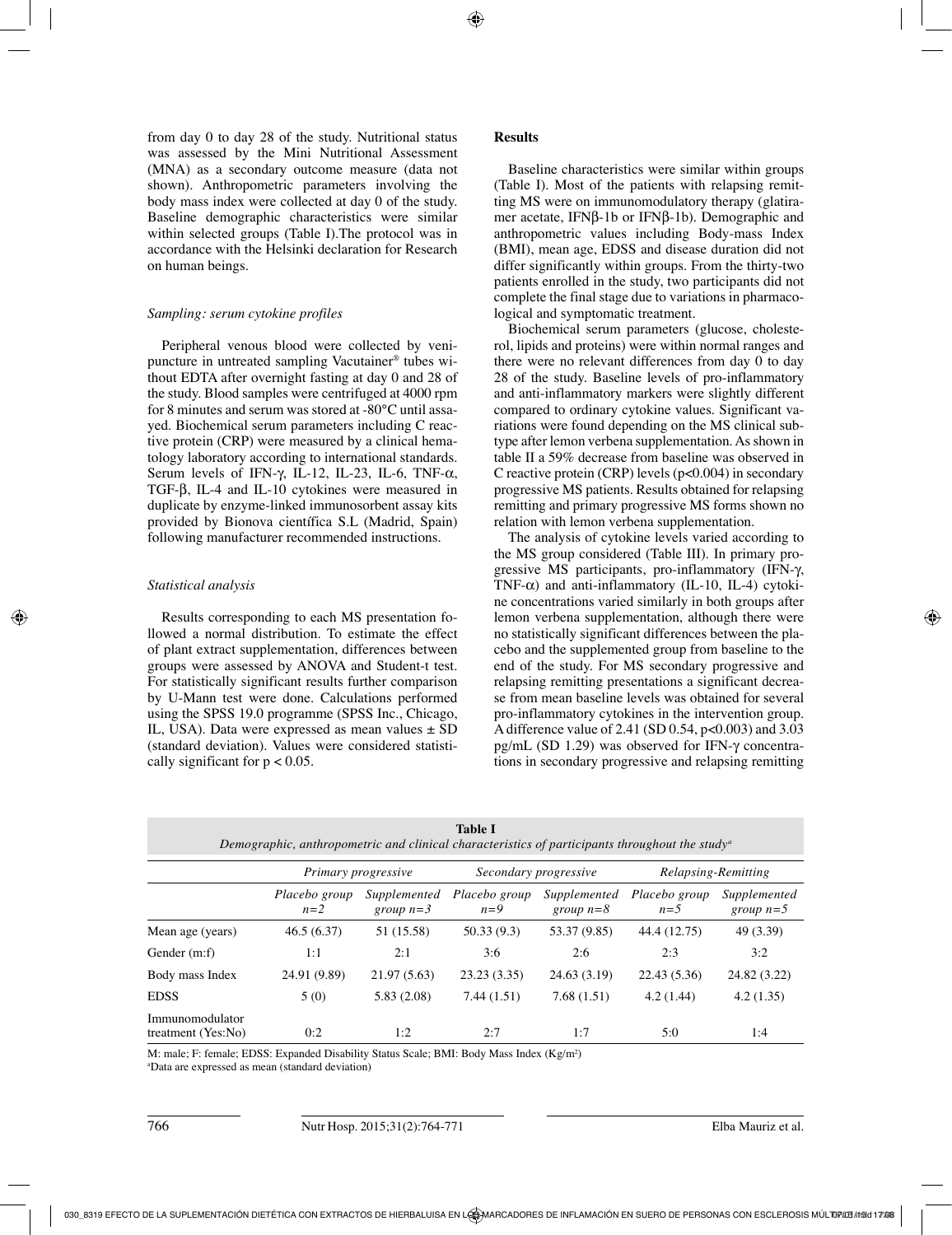| <b>Table II</b><br>Effect of extract supplementation on C reactive protein levels |                    |                  |                |  |  |  |  |
|-----------------------------------------------------------------------------------|--------------------|------------------|----------------|--|--|--|--|
| Day 0<br>C reactive protein $(CRP)$ (mg/L)                                        |                    |                  | Day 28         |  |  |  |  |
| Primary progressive                                                               | Placebo group      | 1.15(0.21)       | 0.55(0.49)     |  |  |  |  |
|                                                                                   | Supplemented group | 7.56(12.15)      | 9.06(14.66)    |  |  |  |  |
| Secondary progressive                                                             | Placebo group      | 8.21 (12.85)     | 9.35(16.57)    |  |  |  |  |
|                                                                                   | Supplemented group | $11.90(12.05)^*$ | $4.80(4.34)$ * |  |  |  |  |
| Relapsing-Remitting                                                               | Placebo group      | 2.90(1.92)       | 3.22(3.11)     |  |  |  |  |
|                                                                                   | Supplemented group | 1.00(0.53)       | 1.92 (3.08)    |  |  |  |  |

a Data are expressed as mean (standard deviation).

\*Statistical significance (p < 0.05) according to the Student and/or Anova tests after intervention.

| <b>Table III</b><br>Mean Cytokine difference values between baseline and supplementation |                                    |                             |                        |                             |                        |                             |  |  |  |
|------------------------------------------------------------------------------------------|------------------------------------|-----------------------------|------------------------|-----------------------------|------------------------|-----------------------------|--|--|--|
|                                                                                          | <b>Pro-inflammatory Cytokines</b>  |                             |                        |                             |                        |                             |  |  |  |
|                                                                                          | Primary progressive                |                             | Secondary progressive  |                             | Relapsing-Remitting    |                             |  |  |  |
|                                                                                          | Placebo group<br>$n=2$             | Supplemented<br>group $n=3$ | Placebo group<br>$n=9$ | Supplemented<br>group $n=8$ | Placebo group<br>$n=5$ | Supplemented<br>group $n=5$ |  |  |  |
| IFN-γ (pg/mL)                                                                            | 2.3(2.38)                          | 0.91(2.33)                  | $-0.26(7.42)$          | $2.40(0.54)$ *              | 1.67(3.87)             | 3.03(1.29)                  |  |  |  |
| IL-12 $(pg/mL)$                                                                          | $-13.24(0.52)$                     | $-11.81(51.35)$             | $-1.81(4.97)$          | $-0.67(1.63)*$              | $-0.33(0.23)$          | $6.42(9.43)*$               |  |  |  |
| TNF- $\alpha$ (pg/mL)                                                                    | $-7.78(5.74)$                      | 15.26 (43.27)               | 12.60 (57.90)          | 12.96 (65.59)               | $-6.38(39.97)$         | $-16.82(103.64)$            |  |  |  |
| IL-6 $(pg/mL)$                                                                           | $-25.14(4.69)$                     | $-21.15(5.77)$              | $-26.31(6.05)$         | $-27.86(5.66)$              | $-27.65(5.34)$         | $-27.68(7.23)$              |  |  |  |
| IL-23 $(pg/mL)$                                                                          | $-32.62(58.43)$                    | 115.13 (49.77)              | $-16.79(56.31)$        | $-36.66(82.58)$             | -74.97 (89.44)         | $-111.49(101,94)$           |  |  |  |
|                                                                                          | <b>Anti-inflammatory Cytokines</b> |                             |                        |                             |                        |                             |  |  |  |
| IL-10 $(pg/mL)$                                                                          | $-9.93(4.54)$                      | $-15.64(36.99)$             | 2.20(7.55)             | $-1.78(5.54)$               | 2.71(4.87)             | 13.3 (18.09)                |  |  |  |
| IL-4 $(pg/mL)$                                                                           | $-22.34(2.23)$                     | $-17.72(74.01)$             | 0.63(2.29)             | $-2.97(2.99)*$              | 9.55(21.25)            | 6.01(10.08)                 |  |  |  |
| $TGF-\beta$ (pg/mL)                                                                      | $-5.46(11.54)$                     | 2.02(1.76)                  | 3.18(5.08)             | $7.25(9.18)$ *              | 1.06(3.63)             | 8.22 (12.23)                |  |  |  |

a Data are expressed as mean (standard deviation).

\*Statistical significance ( $p < 0.05$ ) according to the Student and/or Anova tests after intervention.

MS supplemented patients, respectively. IL-12 serum levels diminished significantly (difference 6.42 pg/mL SD 9.43, p<0.03) in RR MS. Anti-inflammatory cytokine IL-4 and IL-10 levels increased significantly in SP MS treated patients compared to the placebo group after supplementation. Despite TGF-α levels decreased in the supplemented group the difference was no statistically significant in either secondary progressive or relapsing-remitting MS forms. Similarly, IL-6 and IL-23 concentrations did not vary and measured values increased for both placebo and intervention groups.

#### **Discussion**

#### *Differences in cytokine levels between MS disease courses*

Cytokines play an important role in the inflammatory activity of  $MS$ -demyelinating lesions<sup>10,12</sup>. The profile of cytokines in blood and cerebrospinal fluid (CSF) has been reported as a potential biomarker for  $MS$  immunological activation<sup>12</sup>. Recent studies have demonstrated that pro-inflammatory and anti-inflammatory serum cytokine concentrations are increased in persons with MS compared with healthy control subjects<sup>11</sup>. Similarly, CRP levels in serum have been used for the determination of immune- and neuro-inflammation disorders including multiple sclerosis $13,14$ .

Therefore, the assessment of CRP and cytokine serum levels may be of great value to understand the effect of anti-inflammatory compounds as dietary supplements.

#### *C-Reactive protein*

CRP baseline levels were moderately elevated in all participants regardless of the MS presentation. The same trend has been reported in previous works by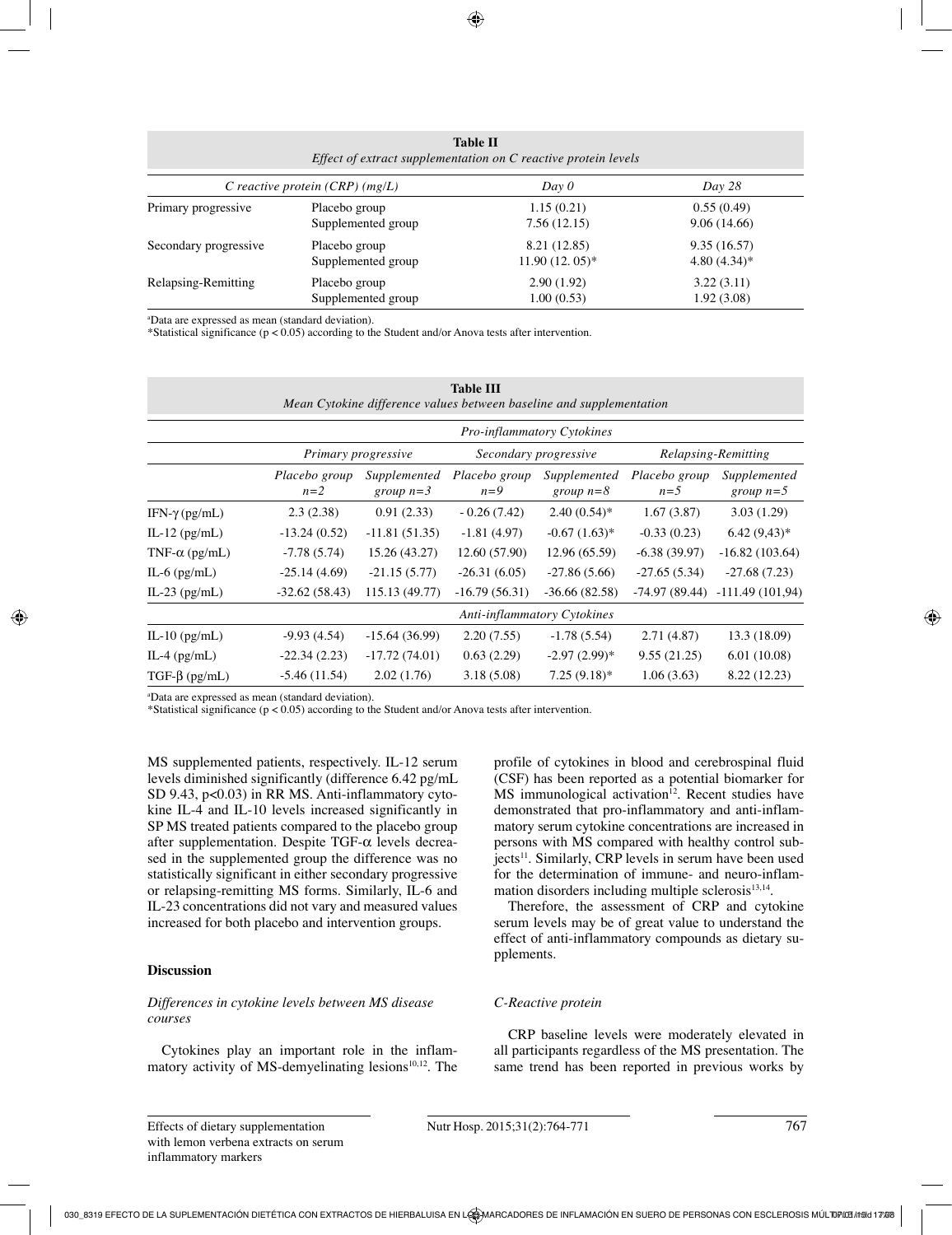



*\*Statistical significance (p < 0.05) according to the Student and/or Anova tests after intervention.*

comparing serum levels of CRP, oxidation products and inflammation biomarkers between healthy controls and MS patients<sup>3,15</sup>. The response to lemon verbena intake varied depending of the MS group. The effect of verbascoside supplementation on SP MS patients caused a significant decrease of CRP concentration, with a difference value of 7.1 mg/L ( $p<0.003$ ) from baseline conditions. The results were in agreement with our previous work<sup>16</sup> thus confirming the impact of lemon verbena extracts containing verbascoside as anti-inflammatory supplement in diet interventions. No relation between lemon verbena administration and CRP serum levels was observed in RR and PP MS forms. The disparity in results may respond to the heterogeneity of inflammation activity inherent to each MS stage. Immunopathogenesis in MS involves higher CRP serum levels in patients with early age onsets (more associated with RR forms) compared to late age onsets more frequent in secondary progressive forms<sup>17</sup>.

Therefore, the influence of verbascoside supplementation on the inflammatory response may be useful to control late exacerbations along disease progression $14$ .

#### *Pro-inflammatory cytokines*

Cytokines are well documented mediators of the autoimmune response in MS. The activation of CD4+ and CD8+ T helper (Th) cells primarily produce pro-inflammatory cytokines IL-2, TNF-α and IFN-γ (Th1) and anti-inflammatory cytokines IL-4, IL-10 (Th2) and TGF- $\beta$  (Th3) whereas IL-12 and IL-23 are mainly expressed by monocytes and macrophages respectively. The binding of cytokines to their specific receptors triggers the phosphorylation of tyrosine residues and activates the immunological response<sup>10</sup>.

The contribution of IFN-γ to the inflammation and the demyelinating processes involves the activation of mononuclear cells, the induction of the histocompatibility complex (MCH I and MCH II) and the differentiation and apoptosis of  $T$  cells<sup>10</sup>. The expression of IFN-γ increases with disease exacerbations and diminishes during remissions<sup>18,19</sup>. In our study, IFN- $\gamma$ levels decreased after lemon verbena administration in all MS types, although no statistical significance was obtained for PP patients. Our findings are consistent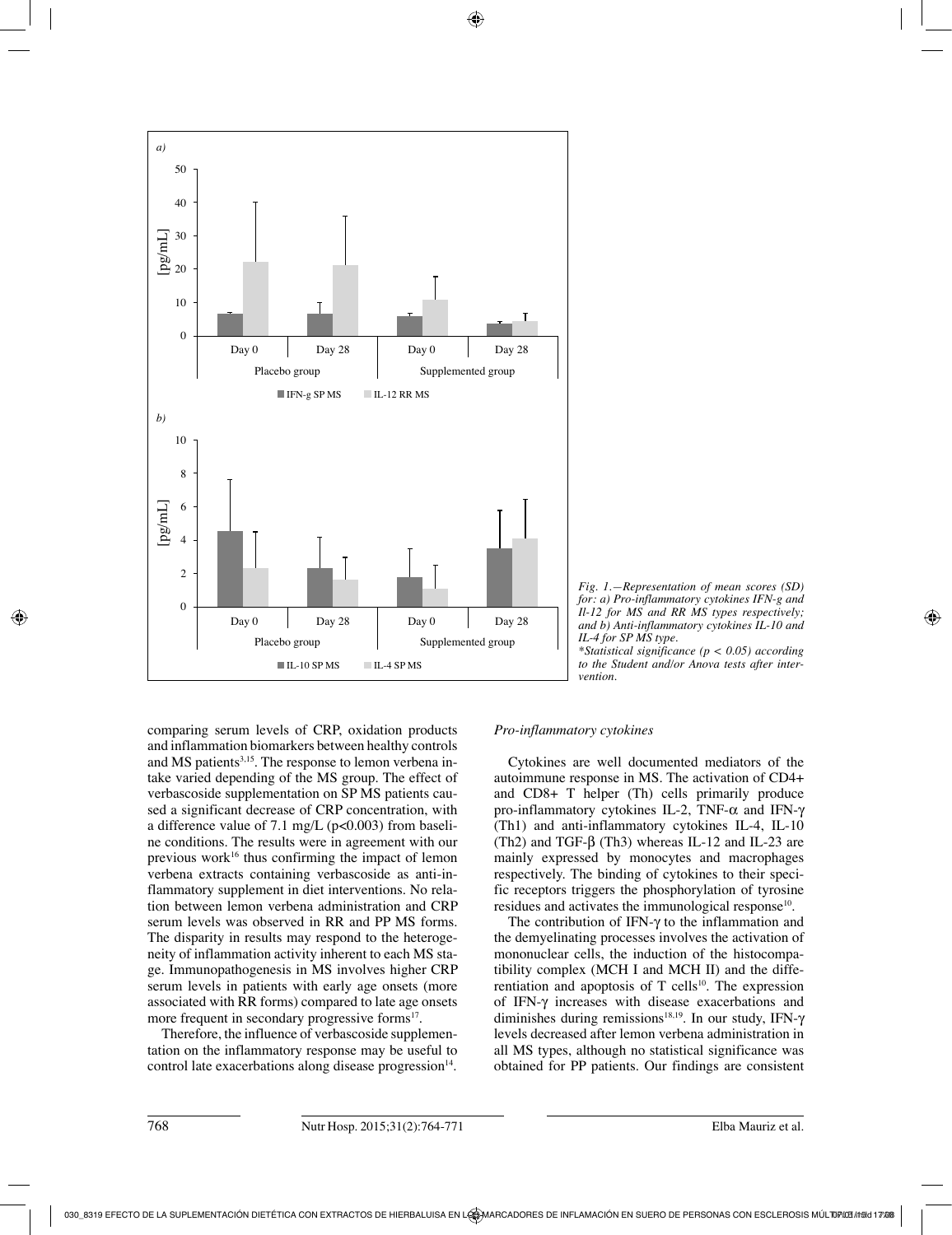with previous published works that suggest the correlation between IFN-γ secreted levels and the MS clinical type. In particular, the IFN-γ response mediated by the T cell receptor seems to be increased in RR and  $SP$  MS patients<sup>20</sup>. Therefore, the supplementation of dietary supplements with anti-inflammatory properties such as lemon verbena extracts may affect the regulation of the signaling pathway by interfering with the IFN-γ role in MS pathogenesis.

The effect of lemon verbena supplementation on IL-12 serum levels also varied depending on the MS group. The intake of the supplement diminished significantly IL-12 concentrations in patients with RR MS while no effect was observed for the participants from the progressive groups. IL-12 functioning is associated with the differentiation of Th 1 cells<sup>10,21</sup> and its expression seems to be up-regulated in MS patients $22$ . Particularly, IL-12 p40 levels were elevated in active MS lesions of patients with RR and SP presentations<sup>23</sup>. In addition, higher IL-12 (p70) serum levels were found in patients with acute MS forms<sup>24</sup>. The IL-12  $(p70)$ / IL-23 quotient is considered as a potential biomarker to differentiate between SP and RR  $MS$  stages<sup>25,26</sup>. The correlation between IL-12 increased levels and the development of active MS lesions may explain the susceptibility of RR supplemented patients to the administration of anti-inflammatory compounds.

TNF- $\alpha$  is considered one of the most contributory factors to the immune mediated response in MS involving demyelination and oligodendrocyte dama $ge^{11,27,28}$ . TNF- $\alpha$  function includes the activation of cytokines, chemokines, mononuclear and adhesion cells. Similarly to other cytokines,  $TNF-\alpha$  is up-regulated in MS patients and follows a positive correlation with the disease course<sup>29</sup>. Our results show higher baseline serum levels in all MS clinical subtypes while a similar decrease was found in progressive MS patients after lemon verbena supplementation in both placebo and intervention groups. These findings are consistent with several studies that reported elevated TNF- $\alpha$  levels during disease activity<sup>30</sup> and increased TNF receptors concentrations in patients with chronic progressive MS31. Consequently, the intake of the plant derived compound seems to cause no effect on TNF-α levels.

IL-6 and IL-23 response against lemon verbena supplementation was comparable to TNF- $\alpha$  results. IL-6 and IL-23 serum levels were increased for all MS groups at baseline and no statistically significant results were obtained regardless of dietary supplementation. The function of both cytokines is linked to the differentiation of TH 17 cells although IL-6 is also connected with the differentiation of B cells. IL-23 serum concentrations seem to be increased in RR patients<sup>32,33</sup>, thus corresponding with our results before supplementation. Moreover, the expression of IL-6 cells is found to be inactive in demyelinating lesions with no association with disease activity or progression<sup>34</sup>. Accordingly no relation was found between anti-inflammatory supplementation and IL-6 or IL-23 cytokine decrease in all MS clinical subtypes.

## *Anti-inflammatory cytokines*

IL-10 and IL-4 are down-regulatory cytokines produced by Th2 cells that inhibit the production or other cytokines. IL-4 expression is elevated in MS lesions during the relapse<sup>35</sup> while IL-10 levels are decreased before exacerbation in RR MS patients<sup>36</sup>.

High serum levels were obtained at baseline for both cytokines in all MS groups with regard to normal ranges. For primary progressive presentations IL-4 and IL-10 concentrations increased for the intervention and the placebo group. Similarly, no significant differences were found in RR MS patients for both cytokines. In SP participants, IL-4 and IL-10 serum levels increased significantly  $(p<0.05)$  after supplementation. A comparable response measured as the increase of IL-4 expression has been reported for SP  $MS$  patients treated with anti-inflammatory drugs $37$ . In contrast, decreased IL-10 levels have been associated with disease relapses in SP MS compared with RR patients. The elevation of IL-10 levels before the onset of exacerbations in RR MS may explain the variation of response observed only in the secondary progressive form.

The anti-inflammatory effect of TGF-β relies on the inactivation of macrophages and pro-inflammatory cytokines. Although TGF-β levels have been found to be increased after IFN-γ treatment, the supplementation of lemon verbena did not affect the concentration in serum since TGF-β decrease similarly in all groups.

The disparity of results reflects the limitation of nutritional interventions to study the impact of anti-inflammatory supplements on biochemical markers. To enhance the statistical significance of results future work should deal with the increase of the sample size and the development of feasible markers to monitor the response to inflammation. Nevertheless, the collected data comprises a relevant trend to approach the investigation of dietary supplementation on the cytokine profile in MS.

# **Conclusion**

We present a placebo controlled study to assess the effectiveness of lemon verbena supplementation on inflammatory markers of multiple sclerosis patients. Our study tries to contribute to the low number of clinical trials regarding the effect of plant-derived compounds on inflammatory diseases. Results demonstrate that supplementation with lemon verbena extracts may affect the cytokine profile depending on the clinical subtype. Further investigation is needed to determine the specific role of pro-inflammatory and anti-inflammatory cytokines as mediators of the inflammatory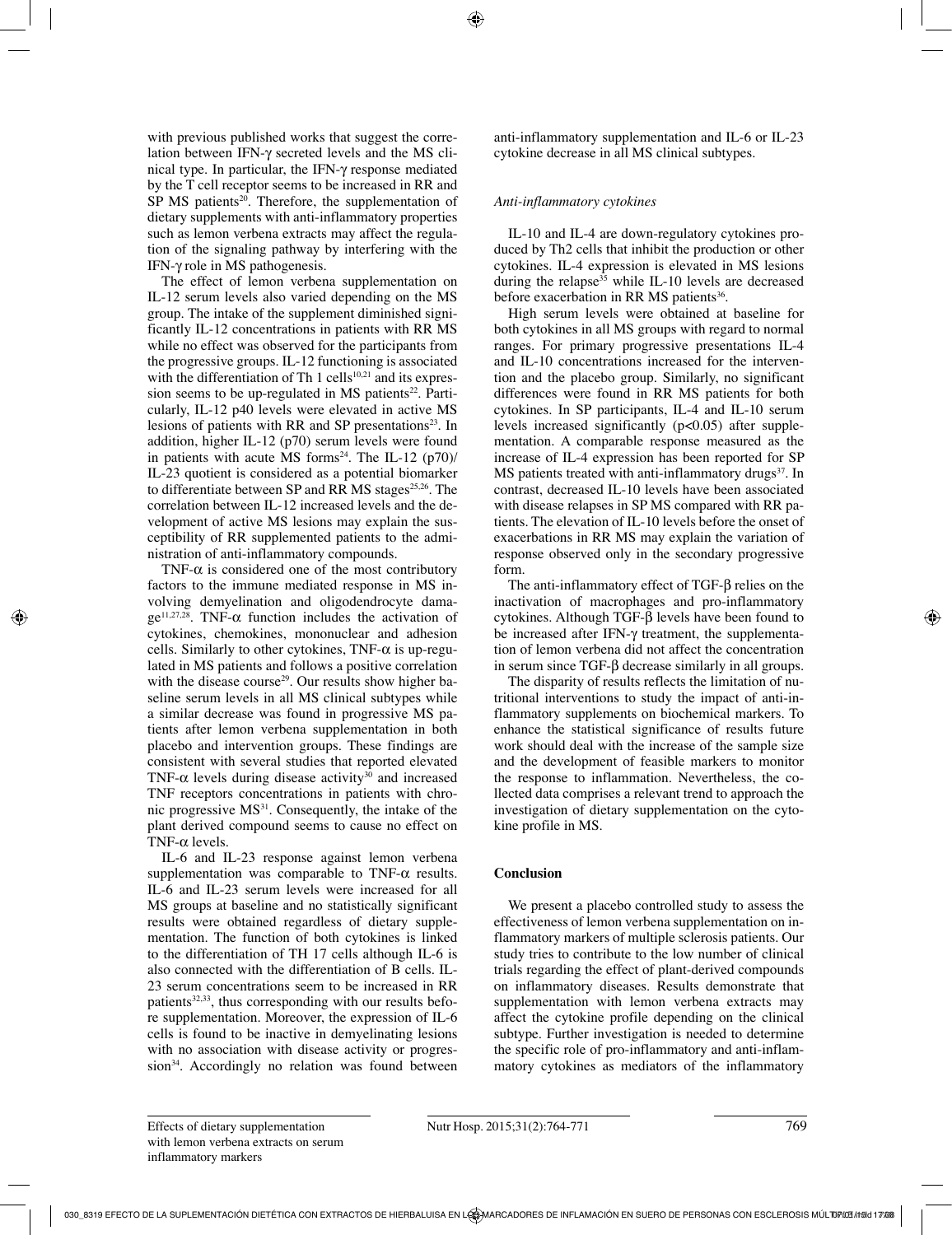response on nutritional interventions. The increase of comprehensive studies will help to verify the efficacy of dietary supplements as complementary therapies in multiple sclerosis.

#### **Acknowledgements**

The authors wish to thank the study participants and the staff of the CRE of Disability and Dependency of San Andrés del Rabanedo, León, for its contribution to the completion of this work. We also thank Campofrío Food Group for supplying the prepare food products.

This research has been supported by the CENIT-E project, SENIFOOD CEN-20091006 in partnership with Campofrio Food Group and funding by the CDTI.

#### **References**

- 1. Ziemann U, Wahl M, Hattingen E, Tumani H. Development of biomarkers for multiple sclerosis as a neurodegenerative disorder. *Prog Neurobiol*; 95:670-85.
- 2. Frischer JM, Bramow S, Dal-Bianco A, Lucchinetti CF, Rauschka H, Schmidbauer M, et al. The relation between inflammation and neurodegeneration in multiple sclerosis brains. *Brain* 2009;132:1175-89.
- 3. Nemzer BV, Rodriguez LC, Hammond L, Disilvestro R, Hunter JM, Pietrzkowski Z. Acute reduction of serum 8-iso-PGF2 alpha and advanced oxidation protein products in vivo by a polyphenol-rich beverage; a pilot clinical study with phytochemical and in vitro antioxidant characterization. *Nutr J* 2011;10:67.
- 4. Calder PC, Albers R, Antoine JM, Blum S, Bourdet-Sicard R, Ferns GA, et al. Inflammatory disease processes and interactions with nutrition. *Br J Nutr* 2009;101 Suppl 1:S1-45.
- 5. Williamson G, Manach C. Bioavailability and bioefficacy of polyphenols in humans. II. Review of 93 intervention studies. *Am J Clin Nutr* 2005;81:243S-55S.
- 6. Fraga CG. Plant polyphenols: how to translate their in vitro antioxidant actions to in vivo conditions. *IUBMB Life* 2007;59:308-15.
- 7. Furst R, Zundorf I. Plant-derived anti-inflammatory compounds: hopes and disappointments regarding the translation of preclinical knowledge into clinical progress. *Mediators Inflamm* 2014;2014:146832.
- 8. Funes L, Laporta O, Cerdan-Calero M, Micol V. Effects of verbascoside, a phenylpropanoid glycoside from lemon verbena, on phospholipid model membranes. *Chem Phys Lipids* 2011;163:190-9.
- 9. Caturla N, Funes L, Perez-Fons L, Micol V. A randomized, double-blinded, placebo-controlled study of the effect of a combination of lemon verbena extract and fish oil omega-3 fatty acid on joint management. *J Altern Complement Med* 2010;17:1051-63.
- 10. Imitola J, Chitnis T, Khoury SJ. Cytokines in multiple sclerosis: from bench to bedside. *Pharmacol Ther* 2005;106:163-77.
- 11. Martins TB, Rose JW, Jaskowski TD, Wilson AR, Husebye D, Seraj HS, et al. Analysis of proinflammatory and anti-inflammatory cytokine serum concentrations in patients with multiple sclerosis by using a multiplexed immunoassay. *Am J Clin Pathol* 2011;136:696-704.
- 12. Katsavos S, Anagnostouli M. Biomarkers in Multiple Sclerosis: An Up-to-Date Overview. *Mult Scler Int* 2013;2013:340508.
- 13. Sadowska-Bartosz I, Adamczyk-Sowa M, Galiniak S, Mucha S, Pierzchala K, Bartosz G. Oxidative modification of serum proteins in multiple sclerosis. *Neurochem Int* 2013;63:507-16.
- 14. Hon G, Hassan M, van Rensburg SJ, Abel S, Marais de W, van Jaarsveld P, et al. Immune cell membrane fatty acids and inflammatory marker, C-reactive protein, in patients with multiple sclerosis. *Br J Nutr* 2009;102:1334-40.
- 15. Polachini CR, Spanevello RM, Casali EA, Zanini D, Pereira LB, Martins CC, et al. Alterations in the cholinesterase and adenosine deaminase activities and inflammation biomarker levels in patients with multiple sclerosis. *Neuroscience* 2014;266:266-74.
- 16. Mauriz E, Laliena A, Vallejo D, Tunon MJ, Rodriguez-Lopez JM, Rodriguez-Perez R, et al. Effects of a low-fat diet with antioxidant supplementation on biochemical markers of multiple sclerosis long-term care residents. *Nutr Hosp* 2013;28:2229- 35.
- 17. Alatab S, Maghbooli Z, Hossein-Nezhad A, Khosrofar M, Mokhtari F. Cytokine profile, Foxp3 and nuclear factor-kB ligand levels in multiple sclerosis subtypes. *Minerva Med* 2011;102:461-8.
- 18. Issazadeh S, Mustafa M, Ljungdahl A, Hojeberg B, Dagerlind A, Elde R, et al. Interferon gamma, interleukin 4 and transforming growth factor beta in experimental autoimmune encephalomyelitis in Lewis rats: dynamics of cellular mRNA expression in the central nervous system and lymphoid cells. *J Neurosci Res* 1995;40:579-90.
- 19. Begolka WS, Miller SD. Cytokines as intrinsic and exogenous regulators of pathogenesis in experimental autoimmune encephalomyelitis. *Res Immunol* 1998;149:771-81; discussion 843-4,55-60.
- 20. Balashov KE, Comabella M, Ohashi T, Khoury SJ, Weiner HL. Defective regulation of IFNgamma and IL-12 by endogenous IL-10 in progressive MS. *Neurology* 2000;55:192-8.
- 21. Hagman S. Inflammatory biomarkers in multiple sclerosis [Academic Dissertation]: Tampere; 2011.
- 22. Windhagen A, Scholz C, Hollsberg P, Fukaura H, Sette A, Hafler DA. Modulation of cytokine patterns of human autoreactive T cell clones by a single amino acid substitution of their peptide ligand. *Immunity* 1995;2:373-80.
- 23. van Boxel-Dezaire AH, Hoff SC, van Oosten BW, Verweij CL, Drager AM, Ader HJ, et al. Decreased interleukin-10 and increased interleukin-12p40 mRNA are associated with disease activity and characterize different disease stages in multiple sclerosis. *Ann Neurol* 1999;45:695-703.
- 24. Ferrante P, Fusi ML, Saresella M, Caputo D, Biasin M, Trabattoni D, et al. Cytokine production and surface marker expression in acute and stable multiple sclerosis: altered IL-12 production and augmented signaling lymphocytic activation molecule (SLAM)-expressing lymphocytes in acute multiple sclerosis. *J Immunol* 1998;160:1514-21.
- 25. Bielekova B, Martin R. Development of biomarkers in multiple sclerosis. *Brain* 2004;127:1463-78.
- 26. Arzu Seven, Aslan M. Biochemical and Immunological Markers of Multiple Sclerosis. *Turkish Journal of Biochemistry – Turk J Biochem* 2007;32:112-9.
- 27. Probert L, Plows D, Kontogeorgos G, Kollias G. The type I interleukin-1 receptor acts in series with tumor necrosis factor (TNF) to induce arthritis in TNF-transgenic mice. *Eur J Immunol* 1995;25:1794-7.
- 28. Ledeen RW, Chakraborty G. Cytokines, signal transduction, and inflammatory demyelination: review and hypothesis. *Neurochem Res* 1998;23:277-89.
- 29. Beck J, Rondot P, Catinot L, Falcoff E, Kirchner H, Wietzerbin J. Increased production of interferon gamma and tumor necrosis factor precedes clinical manifestation in multiple sclerosis: do cytokines trigger off exacerbations? *Acta Neurol Scand* 1988;78:318-23.
- 30. Spuler S, Yousry T, Scheller A, Voltz R, Holler E, Hartmann M, et al. Multiple sclerosis: prospective analysis of TNF-alpha and 55 kDa TNF receptor in CSF and serum in correlation with clinical and MRI activity. *J Neuroimmunol* 1996;66:57-64.
- 31. Khoury SJ, Orav EJ, Guttmann CR, Kikinis R, Jolesz FA, Weiner HL. Changes in serum levels of ICAM and TNF-R correlate with disease activity in multiple sclerosis. *Neurology* 1999;53:758-64.